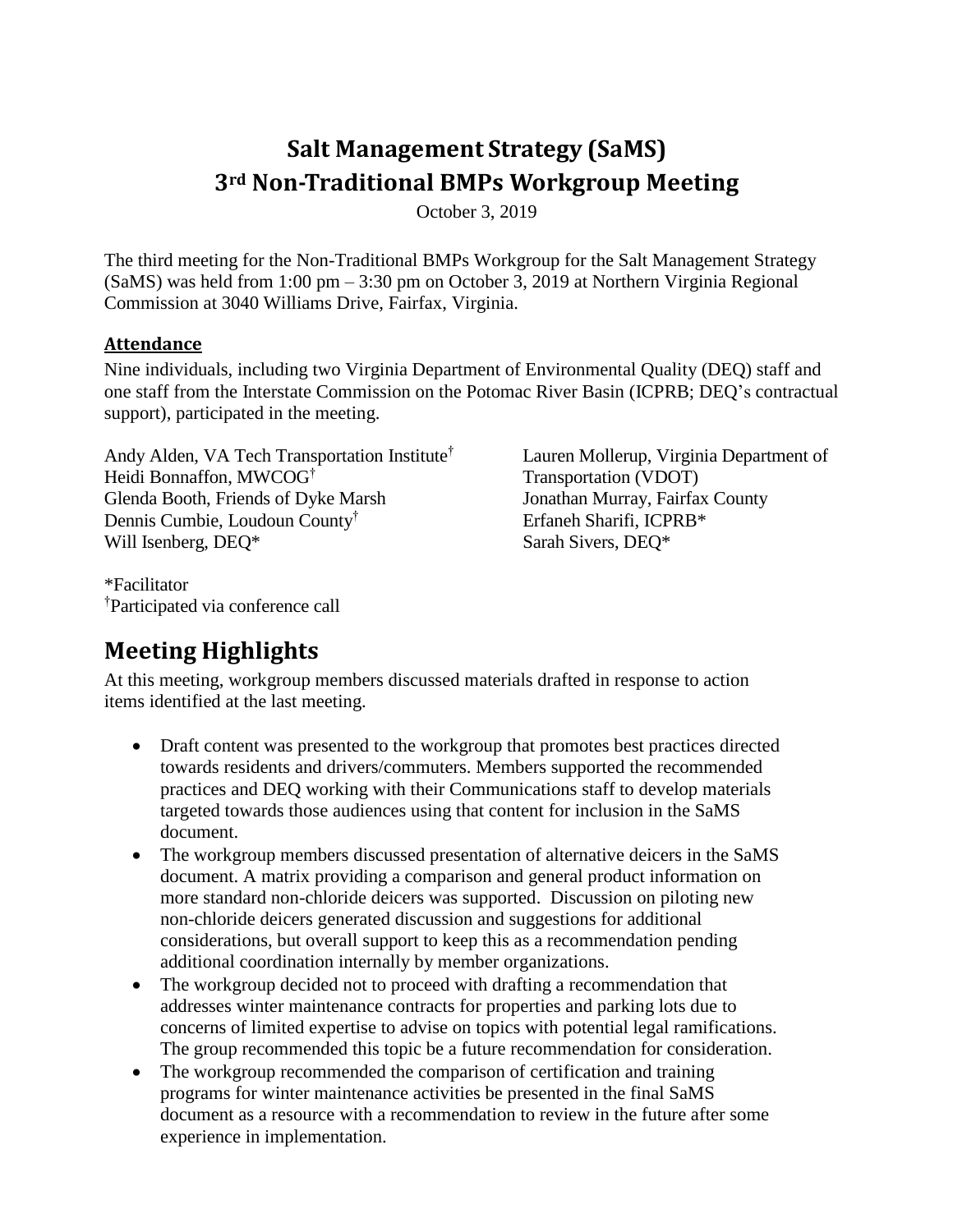# **Notes for Other Workgroups / Potential Areas of Overlap:**

- Outreach materials directed to residents and drivers/commuters will be developed using content developed by the Non-Traditional BMP Workgroup. These outreach materials will be a useful additional resource for the outreach toolkit being developed by the Education and Outreach Workgroup.
- Follow-up with the Government Coordination Workgroup on whether there localities have existing ordinances that address salt storage piles.

### **Follow-up Action Items:**

- 1. Develop outreach materials using the content for best practices directed towards residents and drivers/commuters. Draft materials will be shared with the workgroup for their review and feedback. *Volunteers: DEQ (including Communication staff), Laurent Mollerup (and possibly their Communications staff) - VDOT and Martin Hurd (nominated by Jonathon Murray) - Fairfax County. Others are encouraged to join.*
- 2. Revise the deicer piloting framework to address comments received during the meeting. Revised materials will be shared with the workgroup for their review and feedback. *Volunteers: DEQ*
- 3. Revise the comparison summary of existing certification and training programs to include Snow and Ice Management Association (SIMA), which was inadvertently excluded. *Volunteers: DEQ, ICPRB*
- 4. Poll workgroup on preference for wrapping up workgroup efforts through either a conference call or an in-person meeting. The date range when the call or meeting will be held is the end of January 2020, and will use the results from the recent Doodle poll. *Volunteers: DEQ*

# **Meeting Summary**

#### **Introductions**

The meeting opened with brief introductory remarks from DEQ. Participants then briefly introduced themselves, providing their name and the organization they represent.

The second Non-Traditional BMPs Workgroup meeting (held on March 3, 2019) highlights, workgroup action items, and notes from other workgroups are available [online.](https://www.deq.virginia.gov/SaMS/MeetingMaterials.aspx)

[Discussion topics](https://www.deq.virginia.gov/Portals/0/DEQ/Water/TMDL/SaMS/MeetingMaterials/NTBwg/Meeting3/SaMS_NTB_3rd_Mtg_Discussion_Guide_20191003.pdf) at the meeting focused on the best practices for residents, commuter/driver best practices, non-chloride deicers, contracting for property management winter maintenance, comparison of existing certification/training programs, and how the final SaMS report should frame the workgroup's recommendations. The meeting facilitators encouraged workgroup members to focus more on the content of the materials they would be discussing rather than the presentation or exact wording as those details will be worked out in the final SaMS document. Additionally, DEQ mentioned at this time that their Communications staff was providing support to in the development and/or revision of some of the documents that they would be discussing.

A workgroup member asked about the term "non-transportation contract" in the context of winter maintenance contracting recommendations. The term refers to property maintenance, parking lots, sidewalks, and stairs to the front of the buildings. In general, the term "non-transportation" refers to non-highway and road maintenance. A member clarified that industry term for paved areas within properties that receive vehicular traffic are not "roads" but are called "travel ways."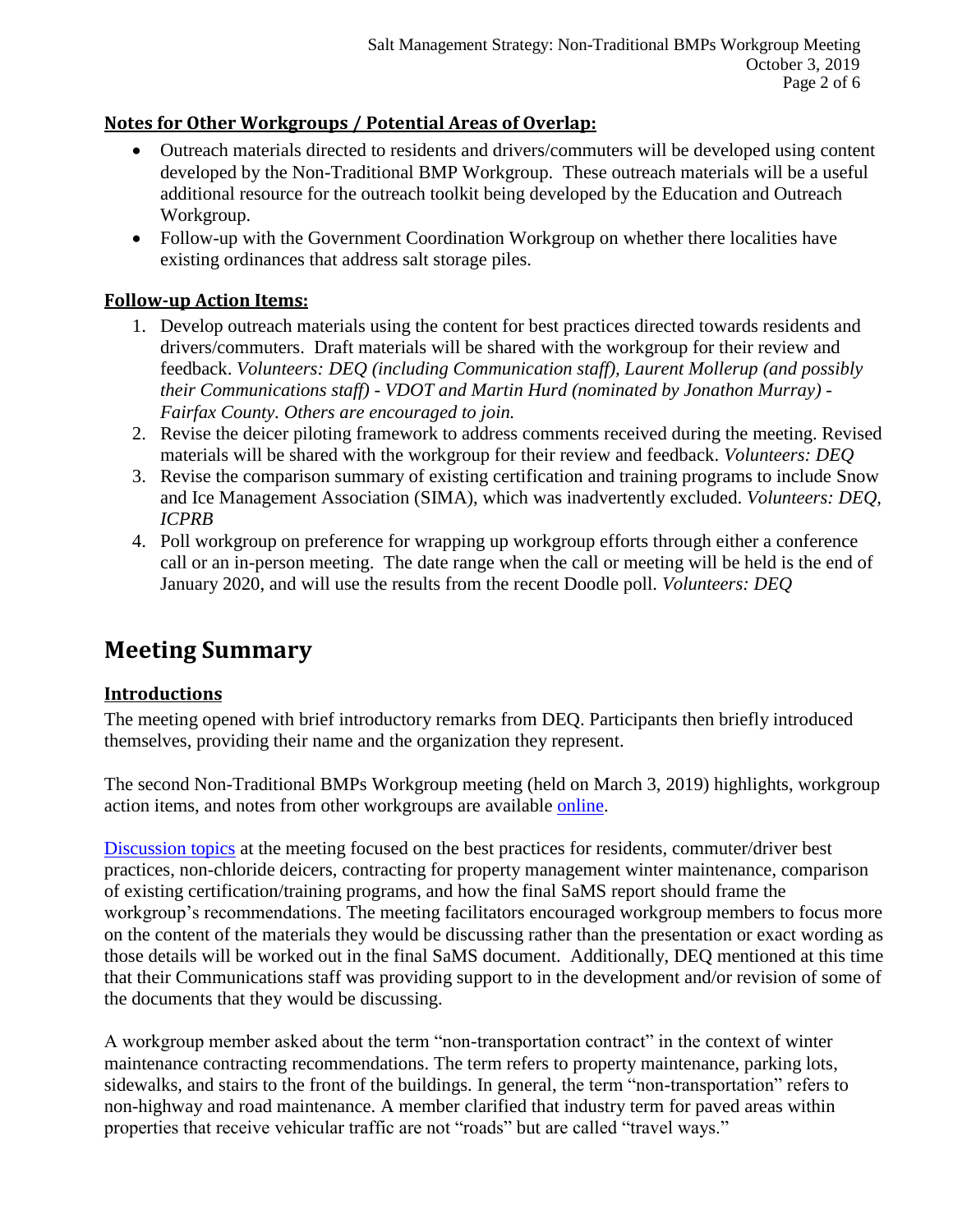### **Best Practices for Non-Professionals of Winter Maintenance**

### *Best Practices for Drivers/Commuters*

DEQ presented the [Draft Driver/Commuters Best Practices](https://www.deq.virginia.gov/Portals/0/DEQ/Water/TMDL/SaMS/MeetingMaterials/NTBwg/Meeting3/SaMS_NTB_Draft_Residential_BMPs_201909.zip) document and noted the difficulty in directly associating best practices for drivers addressing the overuse of salt. DEQ asked for the workgroup's comments on the content, whether they support inclusion of this type of information as a recommendation in the final SaMS document. DEQ noted that their Communications staff was willing to develop the content into material suitable for use in outreach efforts.

Discussion points:

- All-wheel drive and 4-wheel drive does not improve traction when breaking.
- Emphasize the responsibility of community members in helping VDOT and property managers clear the roads.
- Emphasize the use of public transit as an alternative to driving by moving this up higher in the document. This statement should be matched with a prompt for people to check for changes in public transit service as a result of the winter weather.
- The primary message should be to avoid driving, getting on the road.
- The introduction needs to speak to the public.
- Consider social media to deliver the message to people. Links in the document including AAA and VDOT's travel snow page are useful and are good as-is in the document.
- VDOT and Fairfax County volunteered to assist in development of material suitable for outreach efforts.
- There is a general agreement on the content of the Commuter/Driver Best Practices document.
- The document is going to be short and visually easy to use.

The discussion concluded with the workgroup supporting the content be included as a recommendation in the SaMS. They also supported, with assistance by communications staff and workgroup volunteers, development of outreach materials using the content for best practices directed towards residents and drivers/commuters. Draft materials will be shared with the workgroup for their review and feedback.

#### *Best Practices for Residents*

DEQ presented the **Draft Residential Best Practices** materials. Workgroup members discussed the content of the materials and provided some comments.

Discussion points:

- Workgroup members recommended adding a note about choosing what needs clearing during maintenance and recommend using as little deicer as necessary and to do so strategically.
- Wood ash is a better abrasive material compared to its deicer capabilities. Workgroup member experience is that it is a very good abrasive.
- "Human health impact" of the chloride deicers should be emphasized at the top of materials to help the user identify with the impacts from over use of salt.
- A workgroup member recommended to:
	- o Encourage people to install salt-tolerant plants for reducing the effect of salt.
	- o Communicate strategically and minimally with HOAs.
	- o Pets and children should be mentioned to get people's attention.
	- o Identify what substances are illegal to sell in Virginia (i.e. products containing urea).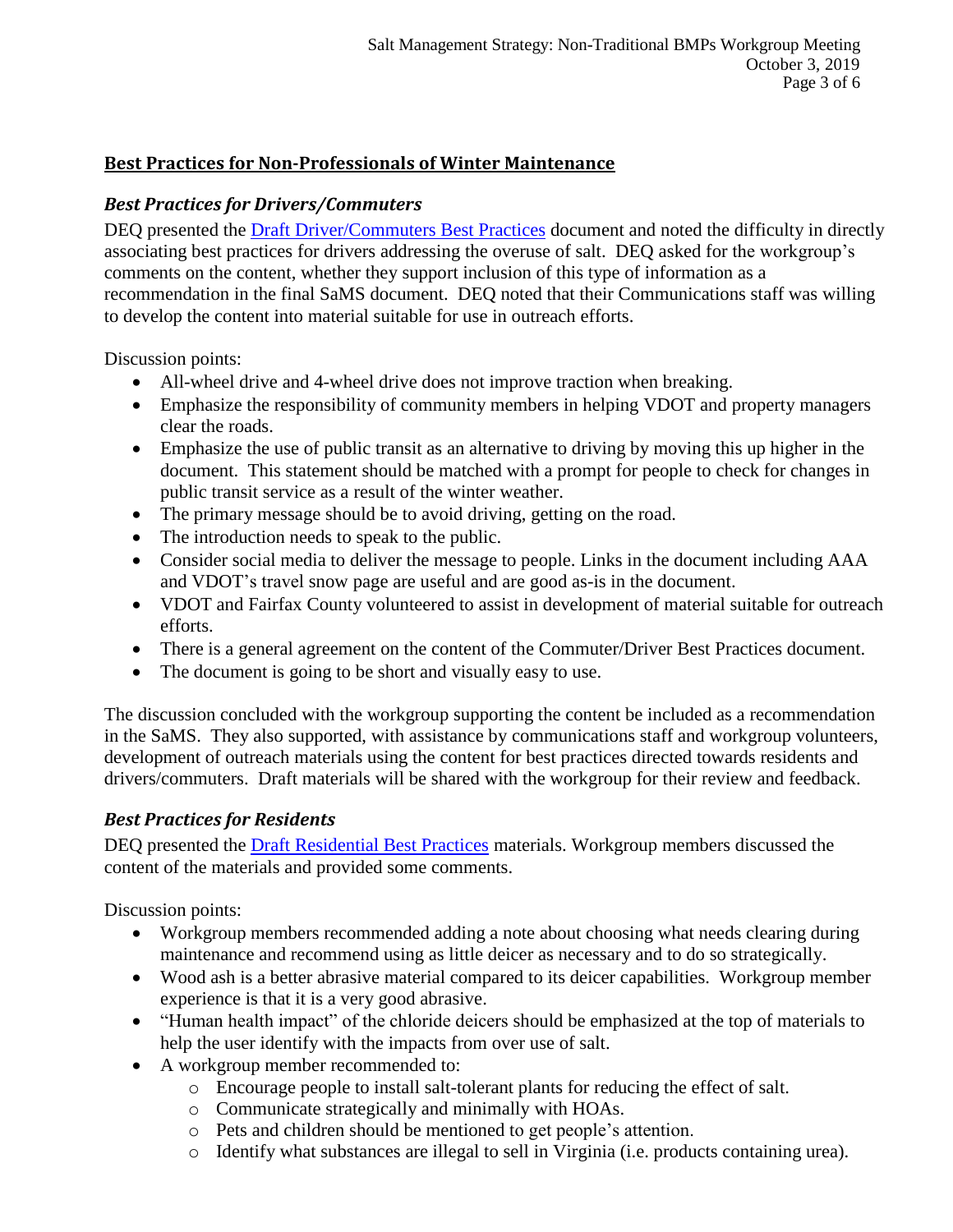VDOT and Fairfax County volunteered to assist in development of materials suitable for outreach efforts.

The discussion concluded with the workgroup supporting the content be included as a recommendation in the SaMS. They also supported, with assistance by communications staff and workgroup volunteers, development of outreach materials using the content for best practices directed towards residents and drivers/commuters. Draft materials will be shared with the workgroup for their review and feedback.

# **Non-Chloride Deicers**

# *Non-Chloride Deicer Matrix*

Erfaneh Sharifi, ICPRB, presented the [Draft Non-Chloride Deicer Summary Matrix.](https://www.deq.virginia.gov/Portals/0/DEQ/Water/TMDL/SaMS/MeetingMaterials/NTBwg/Meeting3/SaMS_NTB_DRAFT_NonChloride_Deicer_Matrix_20190920.pdf) DEQ mentioned that the reasons for selecting these materials was these deicers do not contain chloride and show promise to work as a deicer.

Discussion points:

- These are the currently known, effective non-chloride deicers.
- The matrix did not generate much discussion or concerns from the members present.
- Somewhat relatedly, one member recommended pilot projects be conducted on non-chloride deciers, beyond those identified in the matrix. The specific comment, provided in written form during the meeting, is provide below:
	- o "That the Virginia Departments of Transportation and Environmental Quality conduct research, including pilot programs, on non-chloride deicers based on paved surfaces to identifying the efficiency, potential, availability, and economic viability and cost benefits of deicing alternatives to chloride deicers with fewer human health and environmental effects."
	- o Discussion surrounded this idea would need vetting as this recommendation was new for this workgroup and suggested possible framing the recommendation in the SaMS with a degree of flexibility.

No additional revisions to the matrix based upon discussions were identified. The comment recommending piloting of non-chloride deicers will be reviewed for inclusion as a recommendation in the SaMS.

# *Deicer Piloting Process*

Will Isenberg, DEQ, presented the [Process for Piloting New Deicers/Mixtures](https://www.deq.virginia.gov/Portals/0/DEQ/Water/TMDL/SaMS/MeetingMaterials/NTBwg/Meeting3/SaMS_NTB_DRAFT_ProcessForPilotingNewCompoundsorMixtures_20190605.pdf) document. Workgroup members discussed the document and provided some comments.

Discussion points:

- VDOT has a research council and could potentially support piloting research on non-chloride deicers. They mentioned they have a process and are coordinating this draft material internally with the relevant department for input.
- There is a big gap between results in laboratory studies on non-chloride deicers from results from field studies. A workgroup member wondered if it might be worth changing the order of the document from "lab $\rightarrow$ environmental $\rightarrow$ field" to "lab $\rightarrow$ field $\rightarrow$ environmental". DEQ explained the rationale for putting the testing for environmental impacts before field tests, since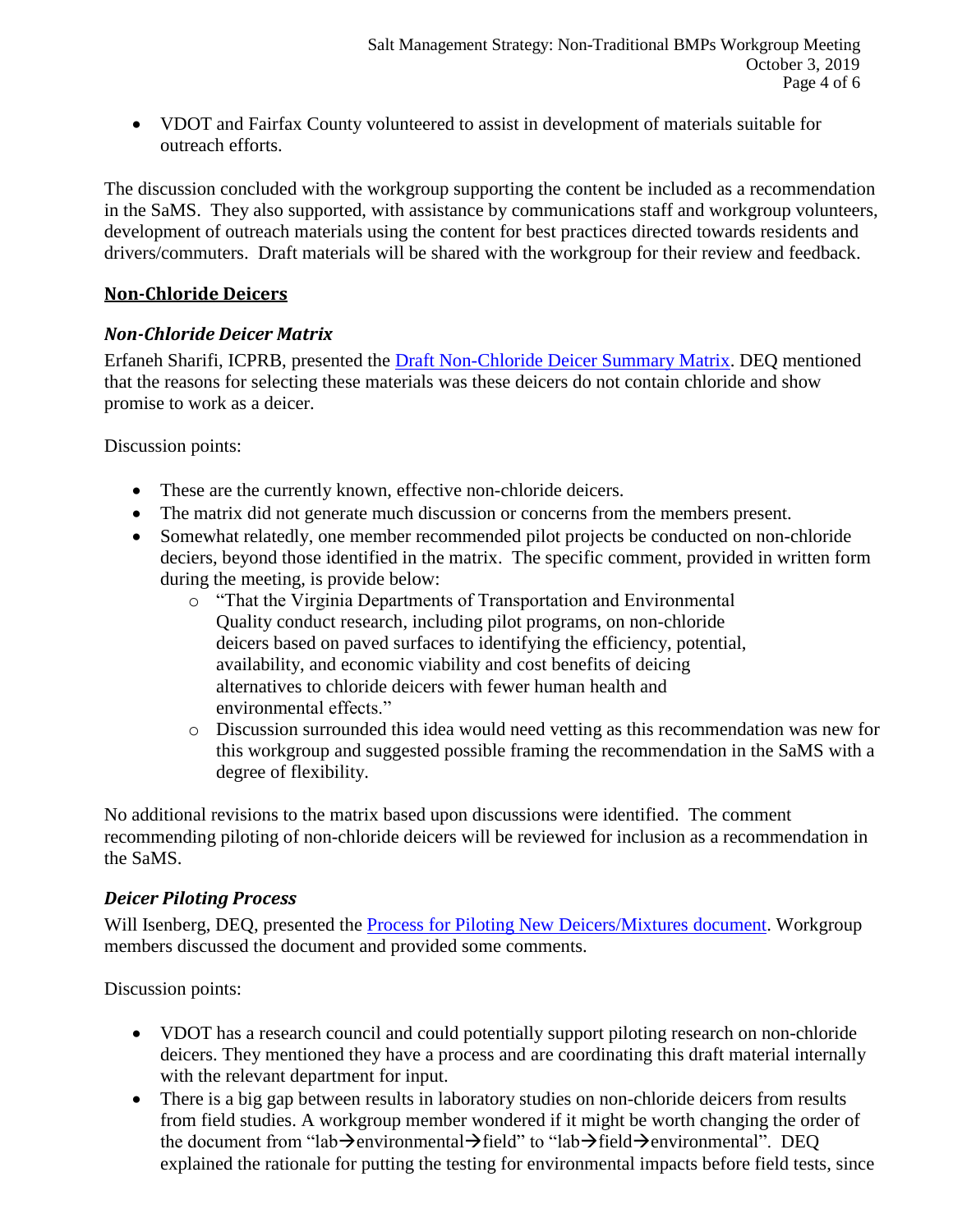it seemed reasonable to understand environmental impacts before introducing it to the environment. The workgroup member agreed.

- Chronic toxicity effects, in addition to acute toxicity effects, should be mentioned in the writeup.
- Environmental thresholds for toxicity and life cycle analysis of the non-chloride deicers should be added to the document.
- Difficult to determine if the results are "favorable" without parameters of what that means.

The draft piloting process will be revised to address the comments received. Draft materials will be shared with the workgroup for their review and feedback.

# **Contracting for Non-Transportation Winter Maintenance**

Sarah Sivers, DEQ, lead the discussion on follow-up to an action item pertaining to strengthening winter maintenance contracts for properties (sidewalks, parking lots, travel ways) to support of enhanced best practices. The discussion was guided by material drafted, "Contracting for Non-Transportation Winter Maintenance" which was heavily informed by the [City of Edina's winter](https://www.edinamn.gov/DocumentCenter/View/5664/Model-Contract-for-snow-and-ice-management?bidId=)  [maintenance contract](https://www.edinamn.gov/DocumentCenter/View/5664/Model-Contract-for-snow-and-ice-management?bidId=) template and its accompanying [explanatory memorandum.](https://www.edinamn.gov/DocumentCenter/View/5666/Explanatory-Memo---Model-Contract-for-snow-and-ice-management?bidId=)

Discussion points:

- Fairfax County is currently in the process of redoing some of the existing winter maintenance contracts for property management.
- The pricing section of the City of Edina's contract document acknowledges that BMP use has an impact on costs, which could be higher or lower than costs that do not employ best practices.
- It is important to highlight "How is the BMP use incentivized?"
- Potential for liability relief is important to highlight as it is an important incentive. However, the members expressed concern of this group making such a statement due to the legality surrounding that topic. Therefore, the group felt it was premature at this time to pursue this topic due to need for involvement of legal staff.
- Workgroup members agreed that while this aspect has merit for future consideration, at this time they do not support recommendations in the SaMS that address winter maintenance contracts. They recommended it be a future recommendation, something that is revisited after SaMS has been implemented for a sometime and after the City of Edina's winter maintenance contract template has had experience in implementation as well.

No further work on this action item is needed due to the decision of the workgroup not to proceed on this topic.

# **Comparison of Existing Certification and Training Programs**

Erfaneh Sharifi, ICPRB, reviewed the [Comparison of Salt Management Certification Programs.](https://www.deq.virginia.gov/Portals/0/DEQ/Water/TMDL/SaMS/MeetingMaterials/NTBwg/Meeting3/SaMS_NTB_DRAFT_Certification-Training_Program_Comparison_20190920.pdf) This comparison provided a more in-depth review of 4 programs that were identified to be applicable to Virginia, both in that those address best practices proposed to be recommended in the SaMS and persons in Virginia could access the training. Workgroup members discussed the certification programs.

Discussion points:

 DEQ noted that at the last meeting when an overview of 10 programs was provided, the workgroup requested a more detail review of 5 of those programs. Due to an oversight, the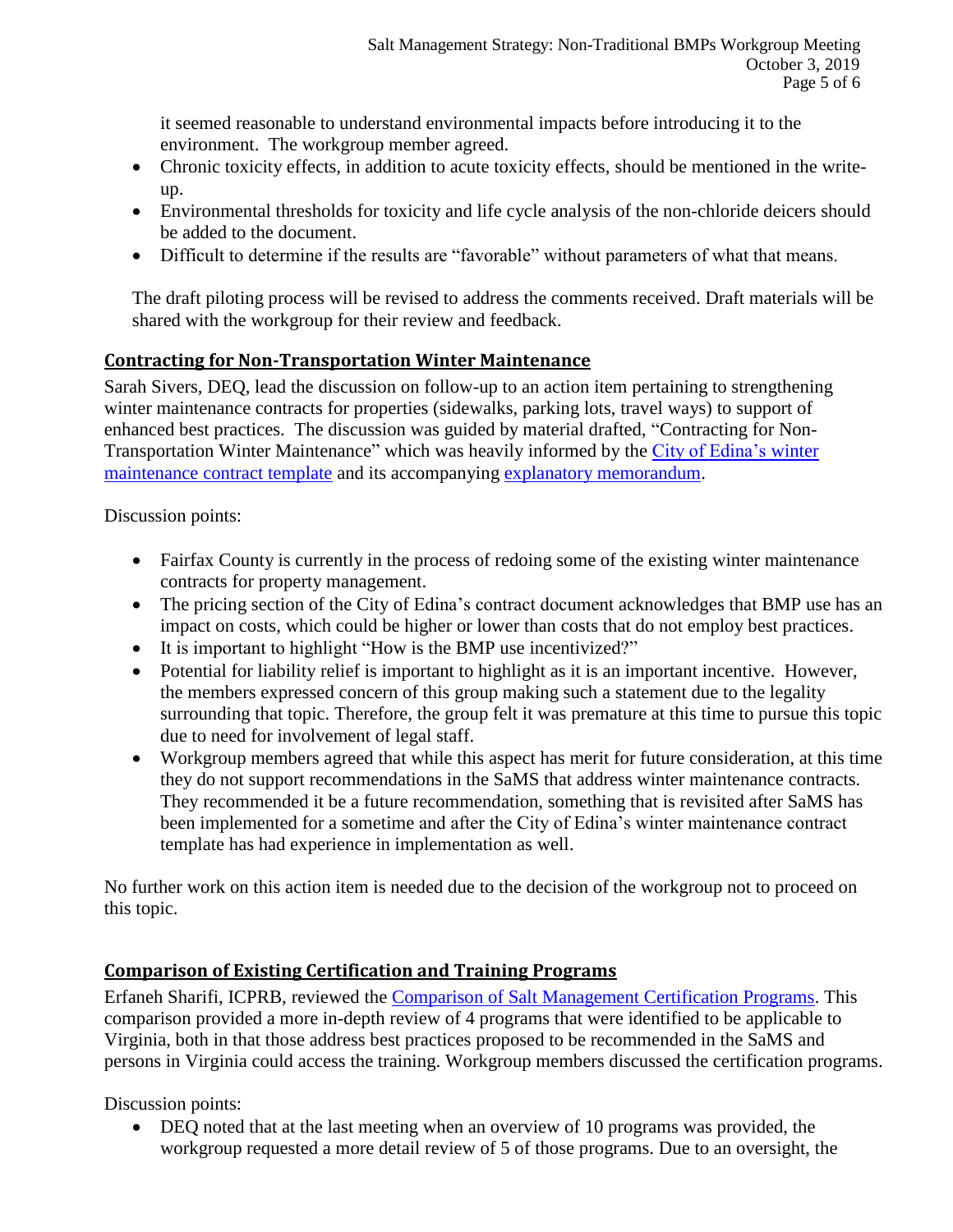current document only reviewed 4 programs. The document will be updated to include the  $5<sup>th</sup>$ certification program, SIMA.

- A workgroup member suggested looking at Maryland's certification program (MD Snow College).
- A note should be added about where and how the training is offered. Such as if training is available online or if the person must travel, since that would entail additional costs, such as traveling to conferences for the American Public Work Association (APWA).
- Workgroup member asked if any of the programs were offered in other languages, such as Spanish, which would expand the programs availability.
- Incentives for certification programs should be discussed in SaMS.
- The workgroup discussed how this material should be presented in the SaMS. If it should remain a resource or if the workgroup wanted to consider development of a recommendation that would further either its or support. The workgroup decided the material should remain a resource for the SaMS. .

The materials will be revised based upon the comments received during the meeting. The revised draft will be shared with the workgroup for their review and feedback.

# **Meeting Wrap-up:**

At the conclusion of the meeting, it was unclear whether finalizing the group's recommendations for incorporation into the SaMS is better served by an in-person meeting, a conference call, or through email exchange. Following the meeting, DEQ proposed to poll the workgroup on their preference of a conference call or an in-person meeting, to enable any discussions that may benefit from either of those formats.

DEQ reiterated the follow-up action items identified during the meeting. Materials still needing revision will be shared with the workgroup for review with associated review deadlines. Following that round of review, a meeting or conference call will be held in January 2020 (to be scheduled using the results of a recent Doodle Poll) to provide opportunity for additional discussions prior to those materials being incorporated into the SaMS document.

Handouts from the meeting are available on the SaMS Meeting Materials [website.](https://www.deq.virginia.gov/SaMS/MeetingMaterials.aspx)

All information, questions, additional resources, etc. should be emailed to Will Isenberg (william.isenberg@deq.virginia.gov) and Sarah Sivers (sarah.sivers@deq.virginia.gov) to reduce email traffic among NTB workgroup members.

\*\*\*

Meeting notes were prepared and submitted by the Interstate Commission on the Potomac River Basin.

# **Additional Feedback Contributed to the Follow Up Survey:**

A survey was shared with workgroup members following the meeting to capture any additional thoughts members may have had following the meeting. Feedback is arranged below based on the sections of the agenda. Only sections where additional thoughts were provided are included: